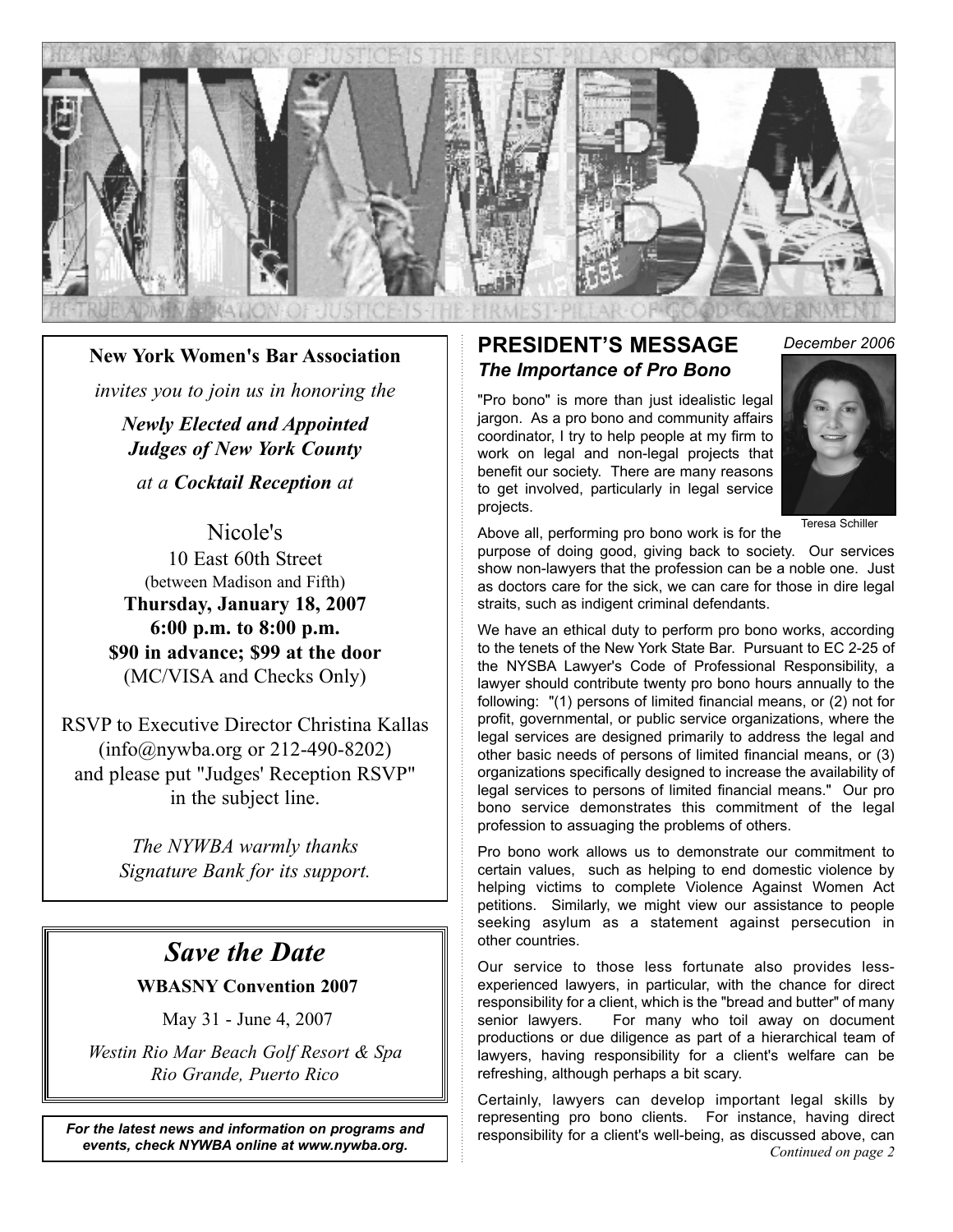# **Courthouse Tour A Great Success**

The New York Women's Bar Association sponsored a Tour of the Courthouse program on October 25, 2006. The Tour of the New York County Supreme Court at 60 Centre Street was organized by Gillian Thomas, an associate at Heidell, Pittoni, Murphy & Bach, LLP. Mr. James Rossetti, Chief Deputy County Clerk, who has been holding similar tours at the courthouse for many years, led the tour and was of immense assistance in facilitating the program.

The program was worth 3.5 CLE Skills credit hours, and the 29 attendees were treated to a tour of the 60 Centre Street Clerk's Offices following a lecture on the history and the administration of the courthouse.

We are grateful for the participation of Administrative Judge Jacqueline W. Silbermann, who took time away from her busy courtroom to deliver the opening remarks; John Werner, Esq., Chief Clerk and Executive Officer, for his insightful lecture on the history and structure of the New York State Supreme Court; Court Reporter Brian DiGiovanna, for demonstrating the technological advances utilized in Courtroom 2000; and Yasmin Beydoun, for assisting with the tour. We are also grateful to the Clerks, including those from the Offices of Trial Support, Motion Support, Matrimonial Support, and Commercial Support, who took the time out from their busy schedules to help make the program a success.

The culmination of the program was to be a simulated calendar call in the courtroom of Justice Eileen Bransten. Justice Bransten could not complete the examination of an expert trial witness in sufficient time. Instead, she graciously permitted attendees to observe the trial.

New and veteran attorneys alike agreed that the program was useful and informative. A follow-up program is being planned for Spring 2007.

#### *President's Message continued from page 1*

go hand in hand with having direct client contact. Younger lawyers at firms, in particular, tend to covet opportunities to communicate directly with clients. Moreover, drafting and courtroom advocacy can be additional lessons that are learned on pro bono cases. Finally, handling one's own pro bono case involves strategic decision-making, which is a useful tool for any lawyer.

Working on pro bono cases also can help to build important relationships. If you handle a pro bono case as part of a team of lawyers, you may build some relationships that hold you in good stead on billable projects. Connections made with pro bono clients and others in the community may result in paying work down the line. According to Melanie Gray, a partner at Weil, Gotshal & Manges LLP, her work on the board of an organization called Girls, Inc. led to profitability. As a result of service on the board with another woman who was the wife of the general counsel of a Fortune 500 company, she was recommended for matters that ultimately included representation of Enron in connection with their "financial implosion." Since then, she has served as one of the lead bankruptcy attorneys for Enron.

From my perspective, and from the perspective of Ms. Gray, pro bono work can be valuable because being busy has an intrinsic value. Particularly when one is slow at work, taking on a pro bono case can be desirable. However, I found as a practicing attorney that as long as I took on a new pro bono case every time I finished the previous one, the work just seemed to fit in with the rest of my schedule.

We all have a duty and incentives to do pro bono work. There may even be opportunities for you to perform pro bono work through the New York Women's Bar Association. The leader of the Pro Bono Committee, Leyla Marrouk, is exploring ways that we can provide pro bono assistance as an association. Please get in touch with her if you would like to help plan our next steps. Through the association or on our own, though, let's all take some steps to help out for the common good.

Jeresa Schiller

#### **GET MORE INVOLVED IN THE NYWBA!**

We are looking for attorneys from all backgrounds and all disciplines to get more involved with projects such as the following:

helping to host CLE programs, working on committees, helping to boost membership, and joining our board.

Please e-mail NYWBA President Teresa Schiller at president@nywba.org about your interests and availability.

We're always looking for new talent and ideas!

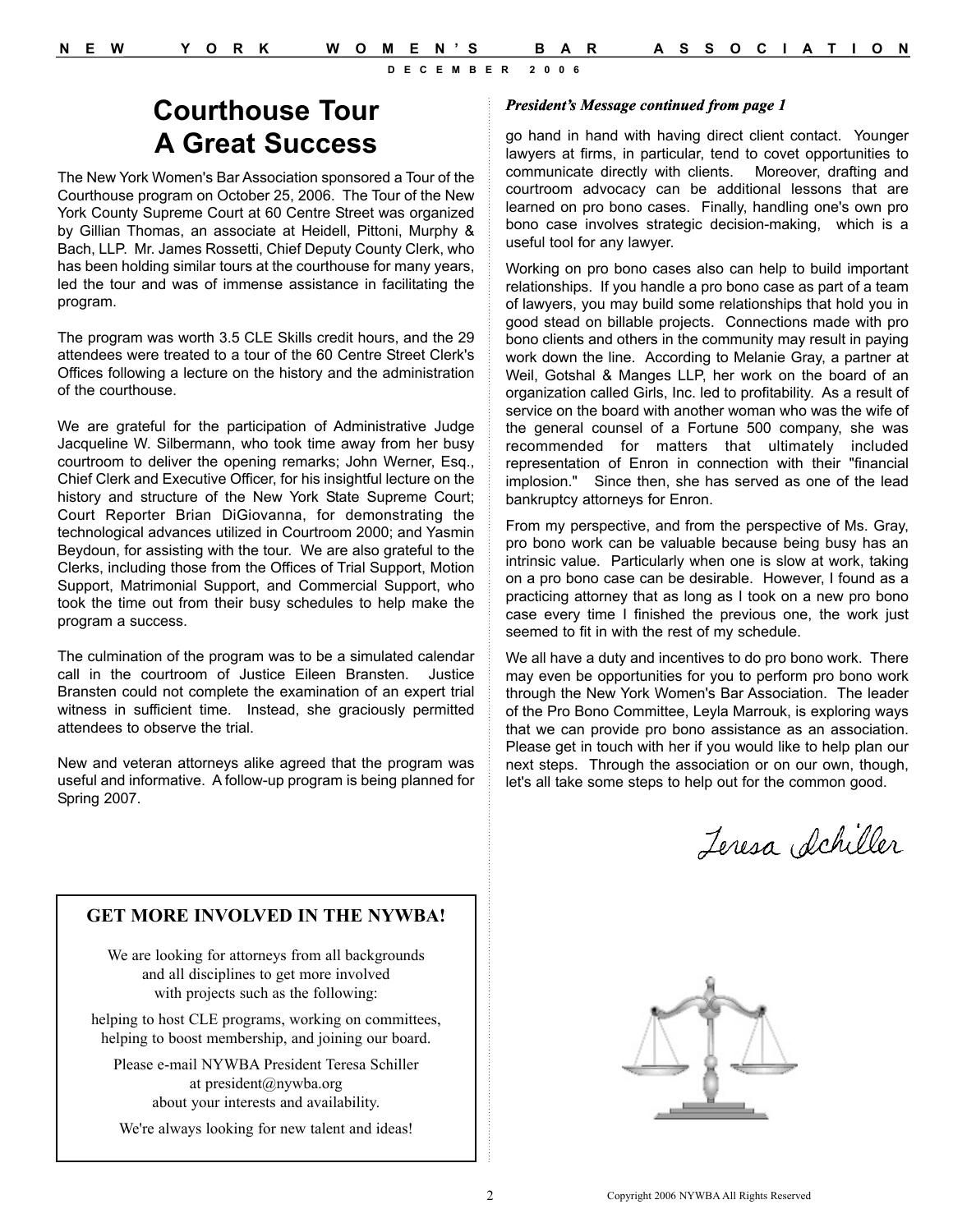### NEW YORK WOMEN'S BAR NOTES ON MEMBERS **ASSOCIATION FOUNDATION, INC.'S FELLOW HEATHER KEEGAN REPORTS ON NYU INMOTION INTERNSHIP**

I am a second year law student at NYU School of Law and was an NYWBAF fellow at inMotion, Inc., in the Bronx during the 2005-06 academic year. InMotion provides free legal services to low-income and indigent women throughout New York City. Many clients are survivors of domestic violence who urgently need assistance with divorce, child custody and support, and immigration issues.

I interned with inMotion during the summer of 2006, and as an academic term fellow conducted intake interviews with new clients and continued to assist with the preparation of clients' divorce documents and family court petitions. Moreover, I focused on assisting inMotion staff attorneys with clients' immigration matters. A significant number of inMotion's clients are immigrant women who may be particularly vulnerable to abuse by U.S. citizen or permanent resident spouses. I prepared applications for relief under the Violence Against Women Act ("VAWA") for several clients, successfully obtaining immigration status that would permit them to live and work in the United States, without having to rely on the cooperation of their abusers for legal status.

Clients who had previously received temporary immigration protection under VAWA also required further assistance to become lawful permanent residents of the United States. Permanent resident status is often essential to the economic and social stability of immigrant women and their children, but there are frequently legal obstacles to attaining it. I assisted inMotion attorneys by researching legal problems facing their immigrant clients and identifying strategies to help them overcome the barriers to achieving permanent resident status.

The New Orleans Public Library is asking for any and all hardcover and paperback books for people of all ages in an effort to restock the shelves after Katrina. The staff will assess which titles will be designated for its collections. The rest will be distributed to destitute families or sold for library fundraising.

Please send your books to:

Rica A. Trigs, Public Relations New Orleans Public Library 219 Loyola Avenue New Orleans, LA 70112

If you tell the post office that they are for the library in New Orleans, they will give you the library rate, which is slightly less than the book rate.

*Has something noteworthy happened to you or another member? Send us your news at newsletter@nywba.org.*

Congratulations to **Norma Z. Paige**, a former President of NYWBA, who was presented with the Arthur T. Vanderbilt Award by NYU School of Law on Tuesday, November 14. The Vanderbilt Award, which is the highest honor that NYU School of Law bestows on a graduate, was presented at a ceremony during its Annual Scholarship Reception at the Law School. Dean Richard Revesz wrote that the Award to Norma is in recognition of her "distinguished professional achievements, extraordinary service and ongoing commitment to the Law School."

**Claire Gutekunst**, a partner at Proskauer Rose LLP, received the Mary Rousmaniere Gordon Award from the YWCA-NYC on November 9 at the YWCA's annual Salute Luncheon. The award recognizes a member of the YWCA Academy of Women Leaders who has rendered service to the YWCA. Claire was inducted into the Academy in 1997, chairs the AWL's Advisory Council, and previously chaired the Legal Advisory Committee for the YW's Women's Employment Program.

Congratulations to Member **Kirsten Gillibrand**, who defeated John Sweeney in New Yorks' 20th Congressional District, south of Albany.

Congratulations and best wishes to long-time NYWBA Newsletter coordinator **Karen Chu** on her recent marriage to Manwai Lu. We wish them a lifetime of happiness!

Congratulations to the following New York Women's Bar Association members who have been recently elected, reelected, or appointed to seats on the judiciary:

Margaret Chan Paul Feinman Joan B.Lobis Angela M.Mazzarelli

Rita Mella Shari R.Michels Lori S. Sattler

We were saddened to hear of the death of Stephen R. Kaye, the beloved husband of Judith S. Kaye, Chief Judge of the State of New York, on October 30, 2006.

We extend our deepest sympathy to Judge Kaye and all of their family.

### **SUSTAINING MEMBERS**

Laura Barbieri Susan Bender Laurie Berke-Weiss Ruth Bernstein Elizabeth Bryson Mary Donovan Betty Weinberg Ellerin Myrna Felder Daniel Finkelstein Catherine Foti

Martha Gifford Marcia Goldstein Adria Hillman Roberta Kaplan Michele Katz Robert Kaufman Norma Z. Paige Karen Rosenthal Hon. Felice Shea Carol Schrager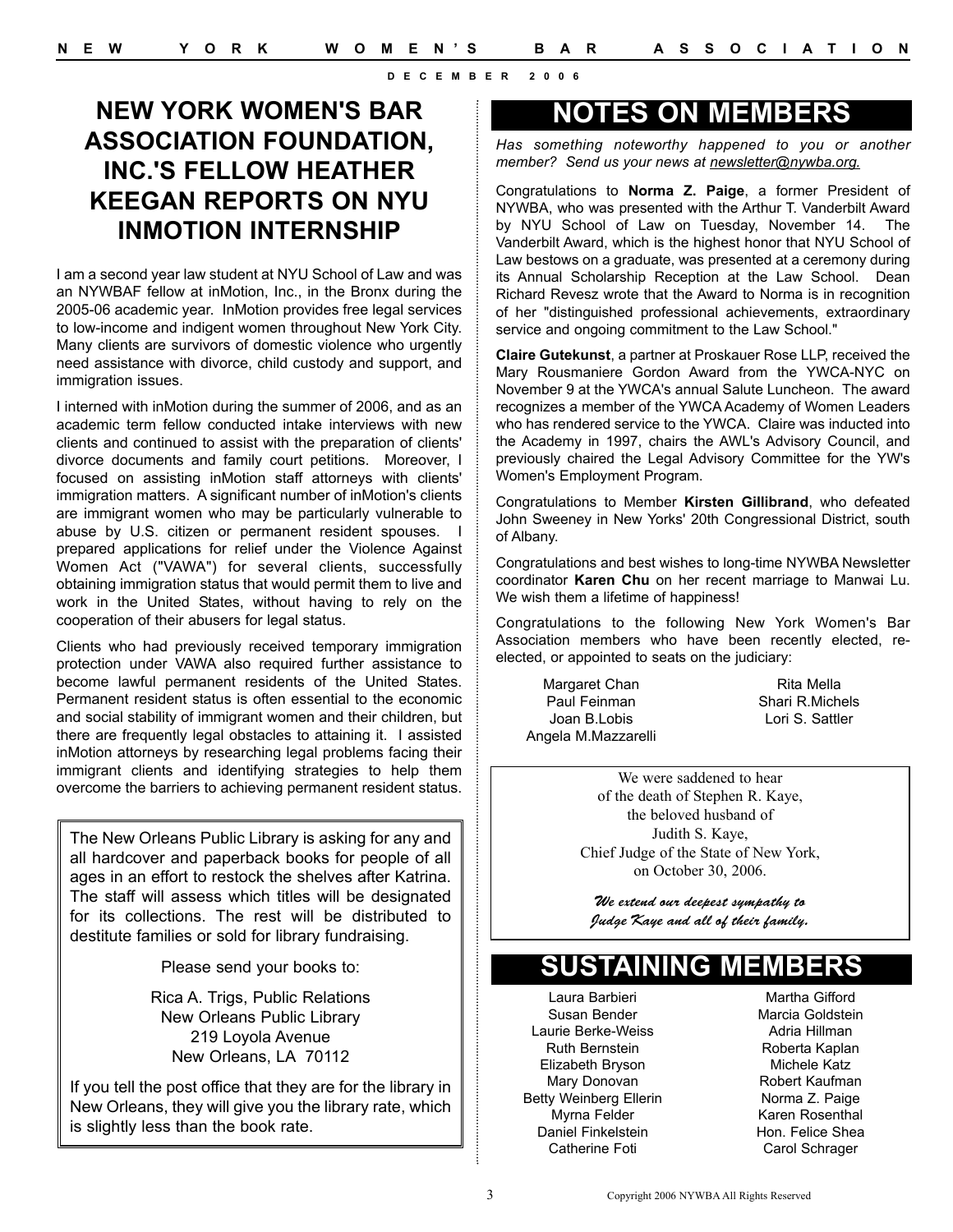#### **2006 Annual Membership Reception Attracts Crowd**

On October 30, 2006, the New York Women's Bar Association held its annual reception for new, prospective, and returning members at Skadden, Arps, Slate, Meagher & Flom LLP, which graciously hosted and catered the event at its office. Thanks to Skadden's continued participation, the NYWBA was again able to offer this reception free of charge.

The reception provided an opportunity for law students and newly-minted attorneys to meet and mingle in a social setting with judges and more seasoned practitioners. NYWBA President Teresa Schiller; Vice Presidents Lisa A. Sokoloff, Jo Ann Douglas and Lisa Bauer; Executive Director and Immediate Past President Christina Kallas, and many committee chairs and board members were among the more than 100 seasoned attorneys who attended. As in the past, developing networking skills and job hunting were hot topics of conversation. At least one savvy headhunter collected business cards and resumes. Law students from every law school in the county attended, as well as students from as far away as Hofstra Law School on Long Island. All who attended enjoyed the wine, sushi and baked Brie, the conversation, and most of all, the camaraderie.

President Teresa Schiller, who took the podium briefly during the reception, reminded those in attendance of the importance of the NYWBA in our lives. She spoke of the historical development of our association, which was created in 1935 as a non-profit organization devoted to improving the status of women in society, educating women lawyers and assisting them in professional development and advancement, and promoting the fair and equal administration of justice. She also mentioned some of our association's current activities, such as screening of judicial candidates (that we undertake to educate the legal community), publishing our monthly newsletter, broadcasting our website and conducting low cost CLE programs, like our recent tour of the New York Supreme Court courthouse. Addressing the future of our association, Ms. Schiller vowed not to let our bar association rest on the laurels of its past. She also commented on the growing emergence of the New York Women's Bar Association Foundation, which supports law students in not-for-profit internships and recognizes leading women authors at breakfasts that are open to the entire membership. Reminding us of the importance of involvement, Ms. Schiller asked everyone to become involved in one or more of our committees. On behalf of the Association, President Schiller invited everyone to join the NYWBA for an exciting year. We hope you will as well.

### **COMMITTEE CALENDAR**

The next meeting of the **Matrimonial Law Committee** is scheduled for **January 11, 2007 at 6:15.** Our guest speaker will be Jim McElligott the "Clerk-in-Charge" of the Matrimonial Support Office. He will speak to us about getting our papers filed and the ten most seen mistakes. For more information, please contact the committee chairs.

### **JOB ANNOUNCEMENT**

**ATTORNEY - GENERAL LITIGATION DIVISION:** The General Litigation Division of the New York City Law Department seeks an experienced attorney to defend the City in complex litigation challenging important City policies and programs relating to education, health, public assistance, child welfare, and other social services. Primary responsibility over own caseload and handling all phases of litigation is necessary. The ideal candidate should possess at least two years of experience litigating in state and federal courts, superior interpersonal skills, and strong analytical and writing skills. Admission to the New York State Bar is required. To apply for this position, please send a cover letter, resume, and law school transcript to Director of Legal Recruitment, New York City Law Department, 100 Church Street, Room 6-110G, New York, NY 10007. For more information about the New York City Law Department and the General Litigation Division, please visit their website at www.nyc.gov/law.

**PRINCIPAL COURT ATTORNEY** position available with Surrogate's Court, New York County, assigned to Surrogate Kristin Booth Glen. Qualifications: Admission to NYS Bar and two (2) years of service in the Associate Court Attorney title OR eight (8) years of relevant legal experience. Applications: Obtain UCS-5 from www.courts.state.ny.us and deliver with resume to Jane Passenant, Chief Clerk VI, Surrogate's Court, New York County, 31 Chambers Street, Room 303, New York, NY 10007.

#### **Professional Ethics Committee**

The WBASNY Professional Ethics Committee now has a hotline. If you are a WBASNY member, you can call after 6:00 p.m. at 914-472-9517 with questions regarding ethical issues. Although legal advice cannot be offered, you can be guided in the right direction as to the applicable DRs, case law, and ethics resources.

We are grateful to *Rosemary McCague* for providing the photos in the November issue relating to the presentation of the Florence Allen Award to Martha Gifford.

### **Condential Douglas Elliman Real Estate**

is pleased to announce that

**BONNIE COHEN-GALLET** Residential Sales Agent

is now associated with our firm in the **Residential Sales Division** 

575 Madison Avenue • New York, NY 10022 Tel: 212, 303, 5292 • Cell: 917, 848, 8524 bcohengallet@elliman.com

ad and operated member of Prudential Real Estate Affiliate, Inc. Will is a service mark of Prudential Insurance Company of America. [100 Equal Housing Op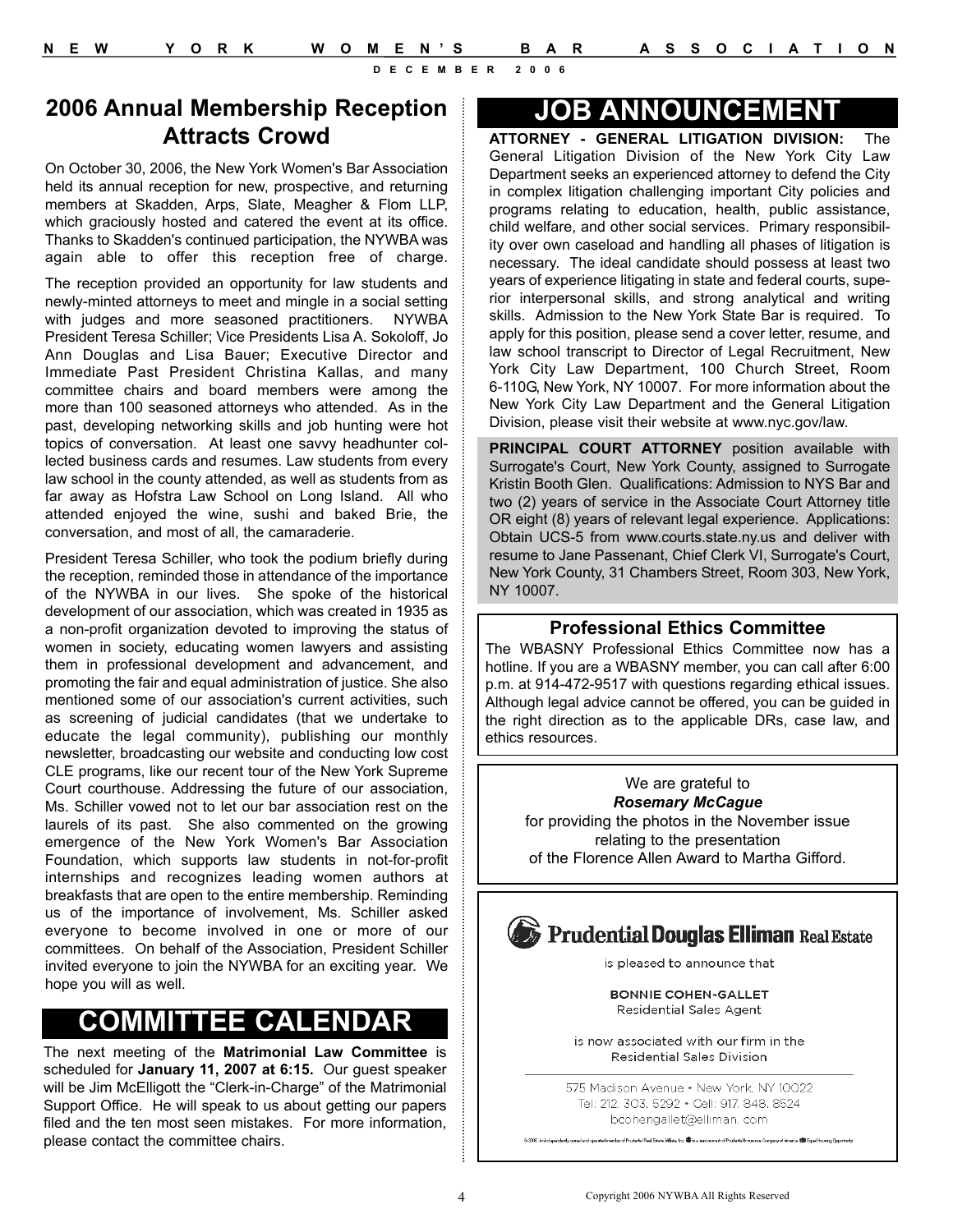## **2006 ANNUAL MEMBERSHIP RECEPTION**